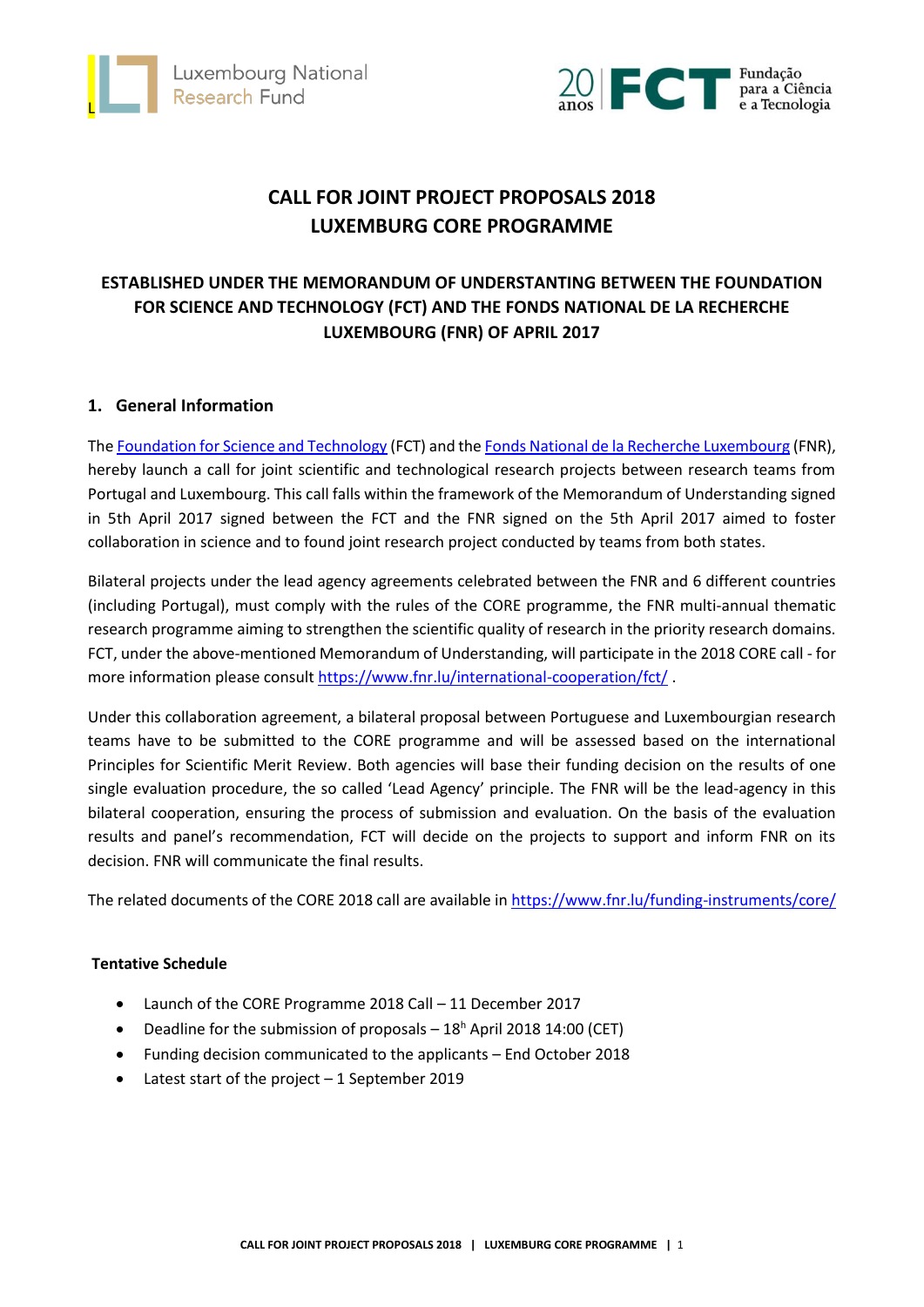



# **2. Call Topics**

The CORE programme intends to support innovative research projects of high scientific quality within the 5 thematic priority research areas: Innovation in Services; Sustainable Resource Management; New Functional and Intelligent Materials and Surfaces and New Sensing Applications; Biomedical and Health Sciences; Societal Challenges. All five CORE domains are eligible for projects in collaboration with Luxembourgian teams.

#### **3. Funding**

The overall amount of funding available for the Portuguese proponents amounts to a maximum of 200.000 € (two hundred thousand euros). FCT will fund the Portuguese research teams with national funds and FNR will ensure the funding of Luxembourgian teams. The maximum duration of projects will be 36 months. National candidates approved for funding will be formally invited to submit the respective project and budget to the FCT.

For Portuguese Institutions National regulations apply, namely the [Regulation on Projects Funded Solely by](https://www.fct.pt/apoios/projectos/regulamentofundosnacionais.phtml.en)  [National Funds.](https://www.fct.pt/apoios/projectos/regulamentofundosnacionais.phtml.en)

# **4. Criteria of the beneficiaries and Projects eligibility**

The organisations established within Portugal are eligible for financial support from the FCT under the scope of the [Regulation on Projects Funded Solely by National Funds,](https://www.fct.pt/apoios/projectos/regulamentofundosnacionais.phtml.en) foreseen in articles 3, 5 and 6.

In the case of transnational cooperation projects, all participating Portuguese institutions are individually interlocutors from FCT, I.P, foreseen in point 6 of Article 3 of the Regulation on Projects Funded Solely by National Funds.

#### **5. Form of support**

The form of financing laid down in article 7 of th[e Regulation on Projects Funded Solely by National Funds.](https://www.fct.pt/apoios/projectos/regulamentofundosnacionais.phtml.en)

#### **6. Eligible and non-eligible expenses**

Eligible and non-eligible expenses are described in articles 8 and 9 of th[e Regulation on Projects](https://www.fct.pt/apoios/projectos/regulamentofundosnacionais.phtml.en) Funded Solely [by National Funds,](https://www.fct.pt/apoios/projectos/regulamentofundosnacionais.phtml.en) with the following exceptions:

- Expenses with PhD Studentships will not be eligible;
- Expenses with Visiting scientist fellowships are only eligible for a maximum duration of one year.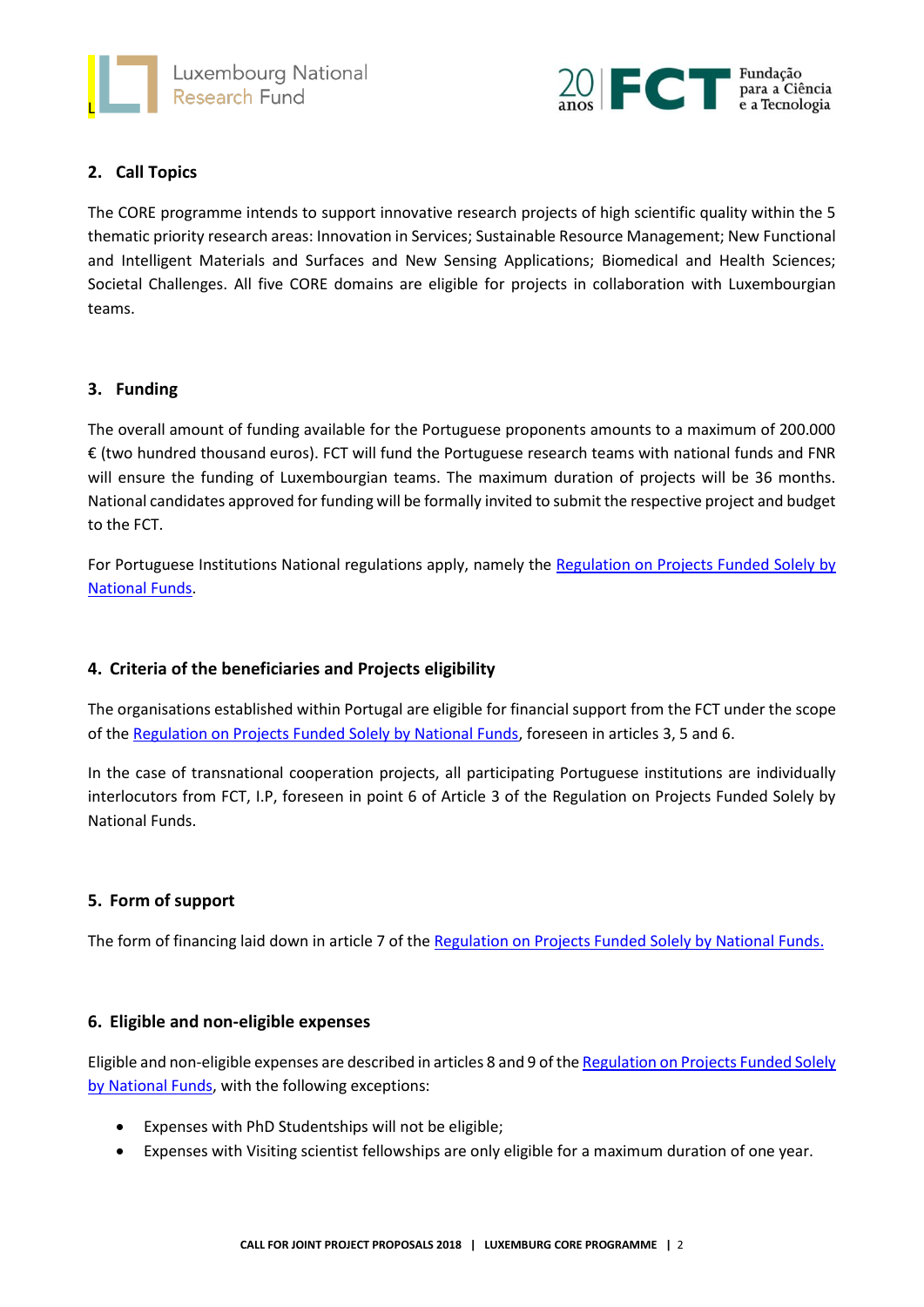



# **7. Submission of applications**

Joint project proposals must be submitted in electronic format using the FNR online submission system available at [FNR website.](https://grants.fnr.lu/) All proposals have to be written in English.

# **8. Verification of eligibility of applications**

Prior to the peer-review process, applications undergo an administrative check based on the formal requirements. The eligibility check shall be carried out by FCT and FNR. Proposals not meeting the formal criteria will be rejected. Proposals passing the formal check of eligibility will be forwarded to the reviewers for evaluation.

#### **9. Evaluation**

The selection process is based on a Peer Review process that guarantees an independent state-of-the-art evaluation with the objective to select those research projects that reflect the highest scientific quality. Submitted full proposals will be peer-reviewed by independent, international experts. An expert panel will rank the proposals and propose a recommendation for funding. The FNR will assume, for this call, the role of leading Agency, ensuring the process of evaluation. The funding recommendation as result of this process will be shared with FCT for consideration and final approval. The detailed description of the review process and the selection criteria can be found in the publication CORE [Peer Review Guidelines](https://www.fnr.lu/funding-instruments/core/) available on the FNR webpage.

The scientific merit of the proposal is assessed based on: innovativeness of idea and scientific relevance; appropriateness of the approach; feasibility (competence of the Project's Coordinator and applicant team; research plan; institutional infrastructure, research environment); expected outcome and impact of results.

# **10. Decision**

On the basis of the evaluation results and panel's recommendation, FCT will decide on the projects to support and inform FNR on its decision. FNR will communicate the final results.

# **11. Acceptance document and start date of projects**

In the case of a positive funding decision, all Portuguese applicants will be asked to submit a formal national application.

After the funding decision notice has been sent to the Researcher in Charge (RC) of each national participant institution in each individual project, the RC and his home institution must sign the Acceptance Document and return it to FCT, I.P. within 30 business days.